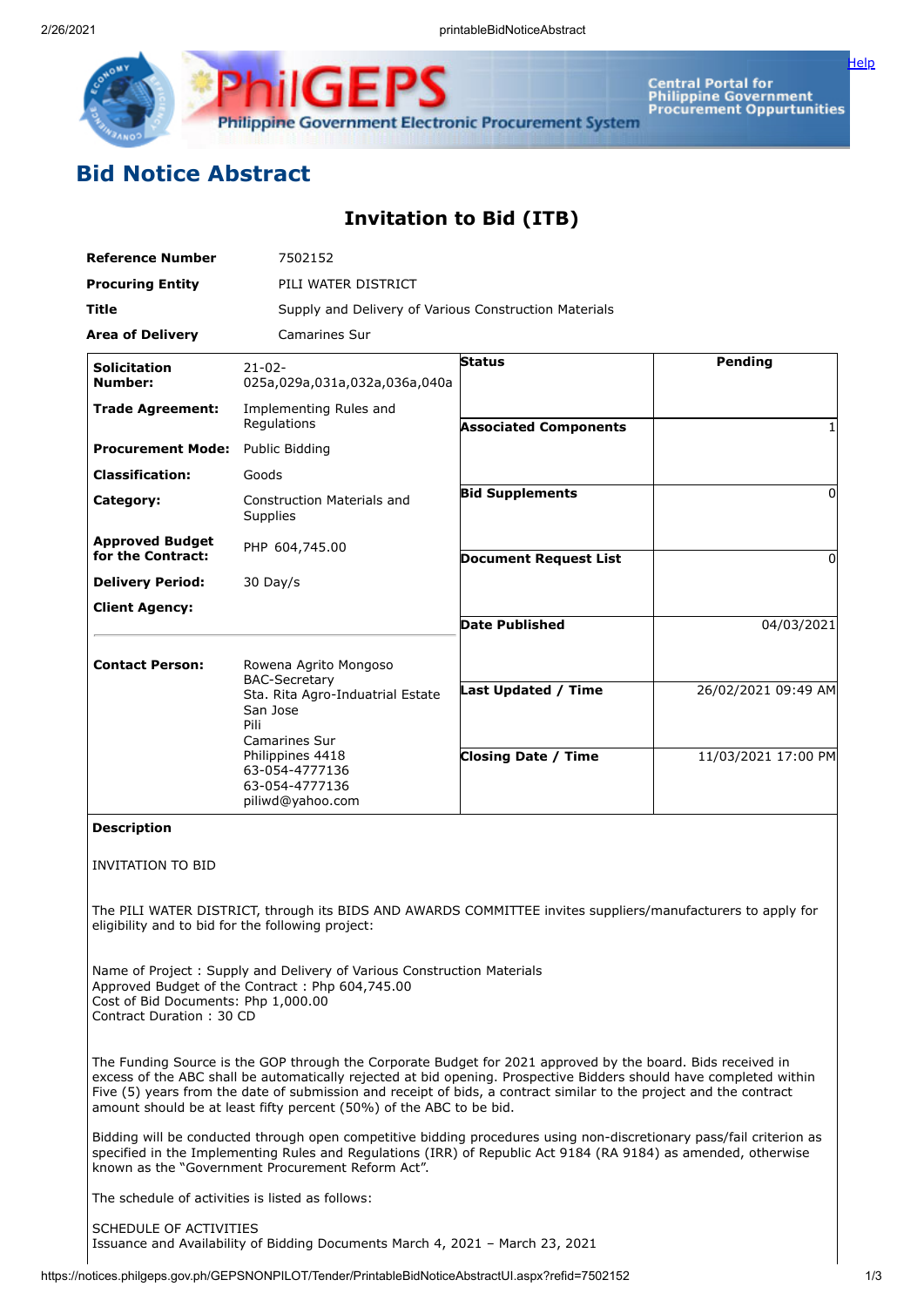(8:00 AM-5:00 PM, Monday-Friday) Pre-bid Conference March 10, 2021 (3:00 PM) Opening of Bids March 23, 2021 (3:00 PM)

Bidding Documents may be acquired by interested Bidders from Pili Water District office upon payment of a nonrefundable amount stated above and can be viewed and downloaded at www.piliwaterdistrict.gov.ph

Bidding is restricted to eligible bidders as described in ITB 5.1.

Bids must be delivered on or before the above stated scheduled dates at Pili Water District office. All bids must be accompanied by a bid security in any of the acceptable forms and in the amount stated in ITB Clause 18.1.

The PILI WATER DISTRICT reserves the right to accept or reject any bid, to annul the bidding process, and to reject all bids at any time prior to contract award, without thereby incurring any liability to the affected bidder or bidders.

For further information, please contact:

(Sgd.) ROWENA A. MONGOSO BAC Secretary 09190664598

SUPPLY AND DELIVERY OF CONSTRUCTION MATERIALS

Section VI . SCHEDULE OF REQUIREMENTS

NO. DESCRIPTION Quantity Unit of Measure

 Acetylene Hose 1 set Bolt & Nut 5/8"Ø x 3" 75 pc Bolt & Nut 1/2"Ø x 2" 100 pc Bolt & Nut 3/4"Ø x 3" 76 pc Caution Tape 2" x 100m 5 rolll Cocolumber 2" x 2" x 12' 50 pc Cocolumber 2" x 3" x 12' 83 pc Cold Mix Asphalt, 40 kg. 195 pail Common Wire Nail 1 1/2" 3 kg Common Wire Nail 2" 6 kg Common Wire Nail 3" 8 kg Common Wire Nail 4" 5 kg Crushed Gravel 3/4" 12 cu m Cutting Disc 4"Ø, steel 30 pc Epoxy Primer Paint w/ catalyst 8 gal Expansion Bolt 3/4"Ø 25 pc Flat Bar 2" x 12mmthk 9 pc Grinding Disc 4", Steel 10 pc Hacksaw Blade 24 pc Lard 21 kg Marine Plywood 1/4" 5 sht Nozzle Tip, Acetylene 2 pc Paint Brush 2" 6 pc Plain Steel Bar 16mmØ x 6m 10 pc Portland Cement 300 bag Quick Drying Enamel Paint, White 4 gal 27 Rain Coat 15 pc 28 Rechargeable Flashlight 8 pc Reflectorized Vest, Orange 44 pc Reinforcing Steel Bar 16mmØ x 6m 10 pc Rope, nylon 3/4"Ø 43 meter Safety Glove 41 pair Safety Goggle 3 pc Shovel, pointed 4 pc Tie Wire #16 17 kg Welding Rod E6011 10 kg Welding Rod E6013 25 kg

## **Pre-bid Conference**

**Date Time Venue**

10/03/2021 3:00:00 PM Pili Water District Multi-Purpose Hall Sta. Rita Agro Industrial Estate San Jose, Pili, Camarines Sur